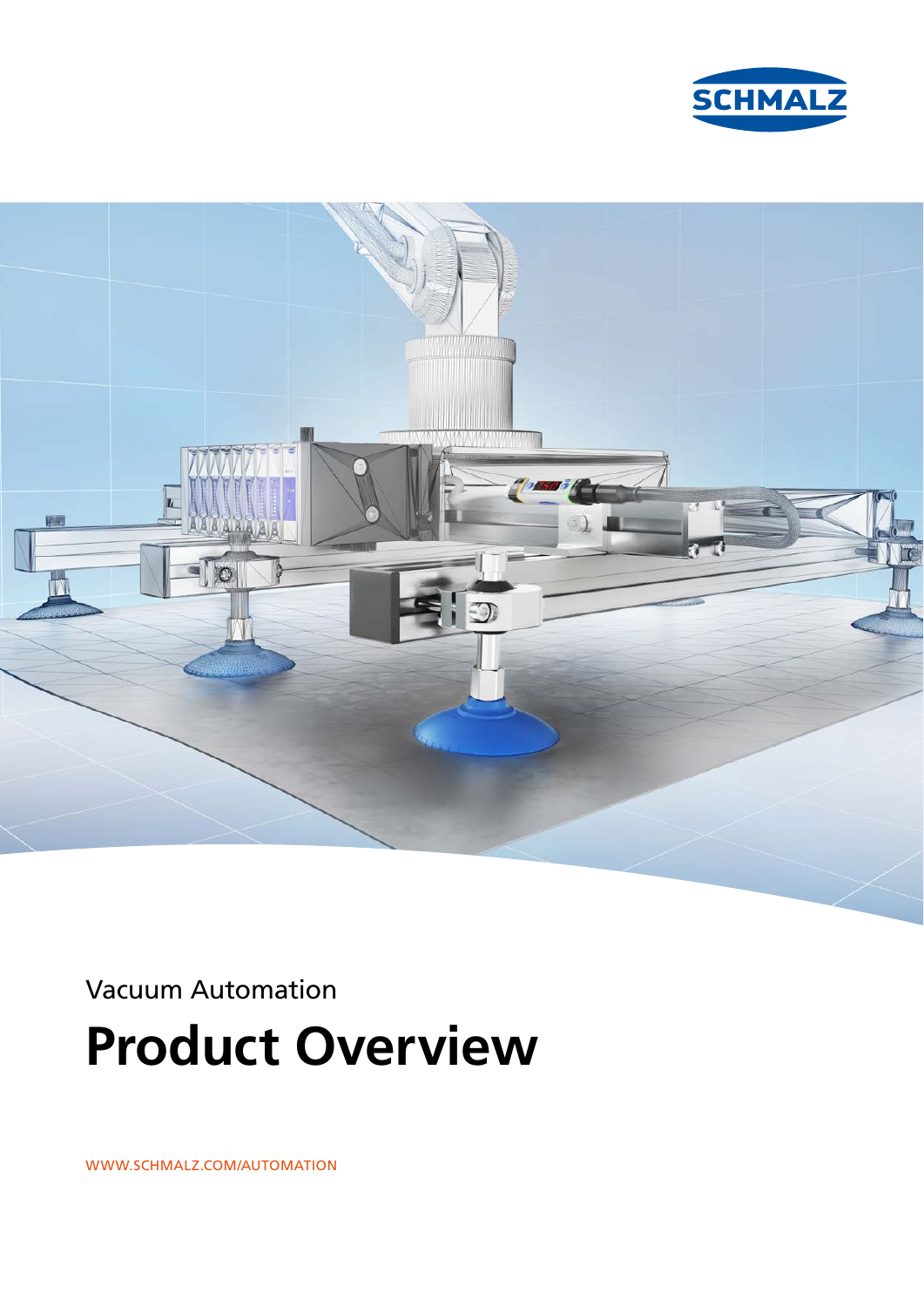

# **Schmalz: Vacuum Technology for Intelligent Automation and Ergonomic Handling**





**service worldwide.**



**innovative ideas and new products.**



**are proof of our groundbreaking innovations.**



### *Schmalz is the Market Leader in Vacuum Automation and Ergonomic Handling Systems.*

The wide range of products in the Vacuum Automation unit includes individual components such as suction cups and vacuum generators, as well as complete gripping systems and clamping solutions for holding workpieces, for example in CNC machining centers. The Handling Systems unit offers innovative handling solutions with vacuum lifters and crane systems for industrial and handicraft applications.

Our products are used in different applications for example in the logistics industry, the automotive industry, the electronics sector and in furniture production.

With comprehensive consulting, a focus on innovation and first-class quality, Schmalz offers its customers long-lasting benefits.

Schmalz's intelligent solutions make production and logistics processes more flexible and efficient, while also preparing them for the increasing trend toward digitalization.

### **Vacuum Automation Handling Systems**







**Clamping solutions** 



**Components Lifting systems and cranes**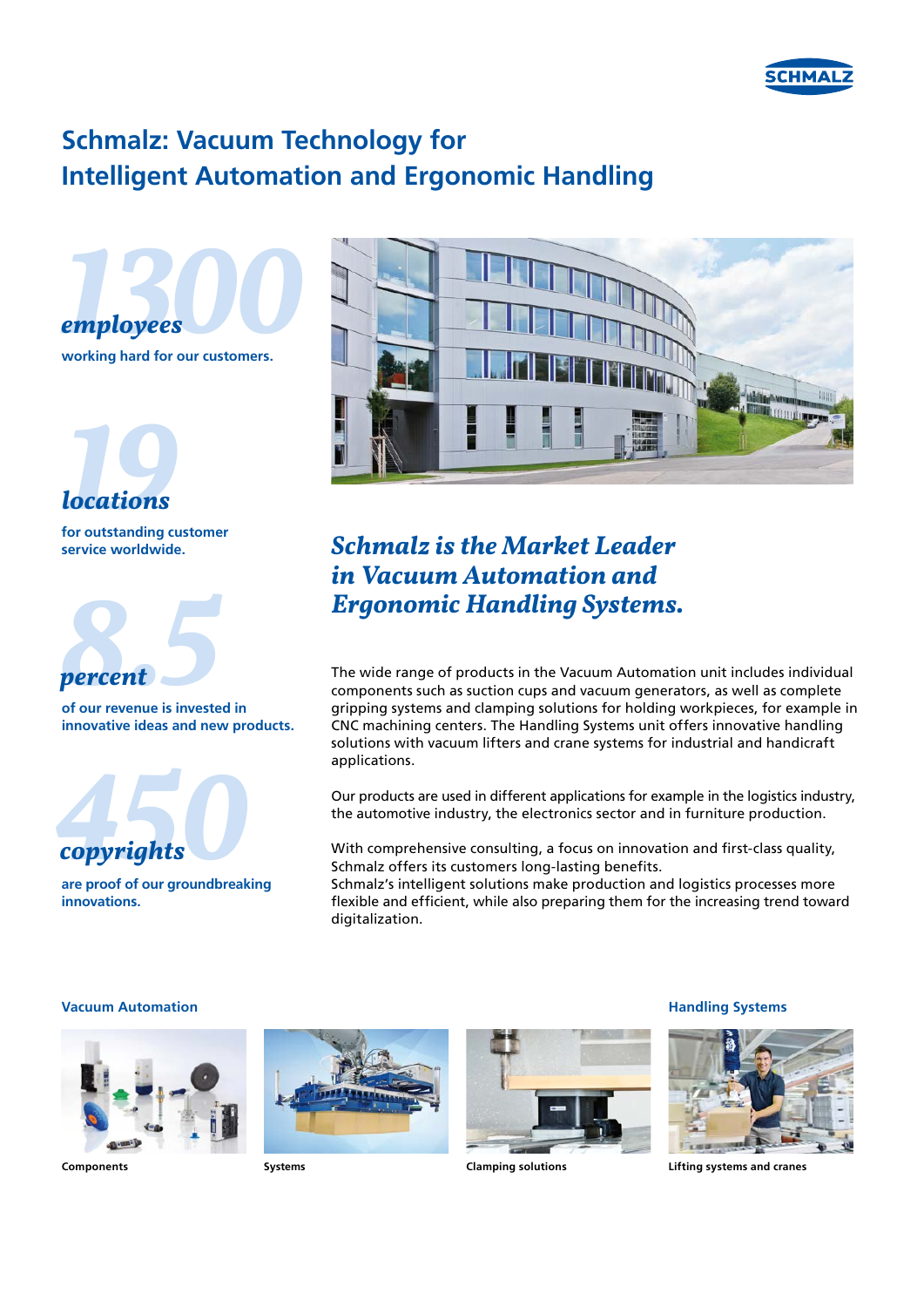

# **Efficient Automation with Schmalz Vacuum Technology**



**provide the right system for every application.**

#### **Our components enjoy wide use in a range of industries:**

- Automotive
- **Electronics**
- Fiber composites
- Glass
- **Logistics**
- Packaging
- Plastics
- Sheet metal and metal products
- Solar • Timber



Vacuum automation is one of the keys to creating efficient process flows in industry. With vacuum technology, sensitive materials such as food products, display glass, electronic components but also large-format sheet metal for car bodies can be gently gripped and handled dynamically.

### **Our Digital Components Put Intelligence to Work**

### *"We don't just talk about Industry 4.0 – we make it happen."*

#### **Vacuum Automation 4.0**

Our vacuum generators, needle grippers and vacuum and pressure switches are ready for the factory of the future.

Schmalz vacuum technology makes an important contribution to networked factories. Our vacuum components provide energy and process data needed for production 4.0 in real time. Our smart field devices, for example the compact ejectors, help to achieve high transparency in automated processes – for more productivity and more efficiency.

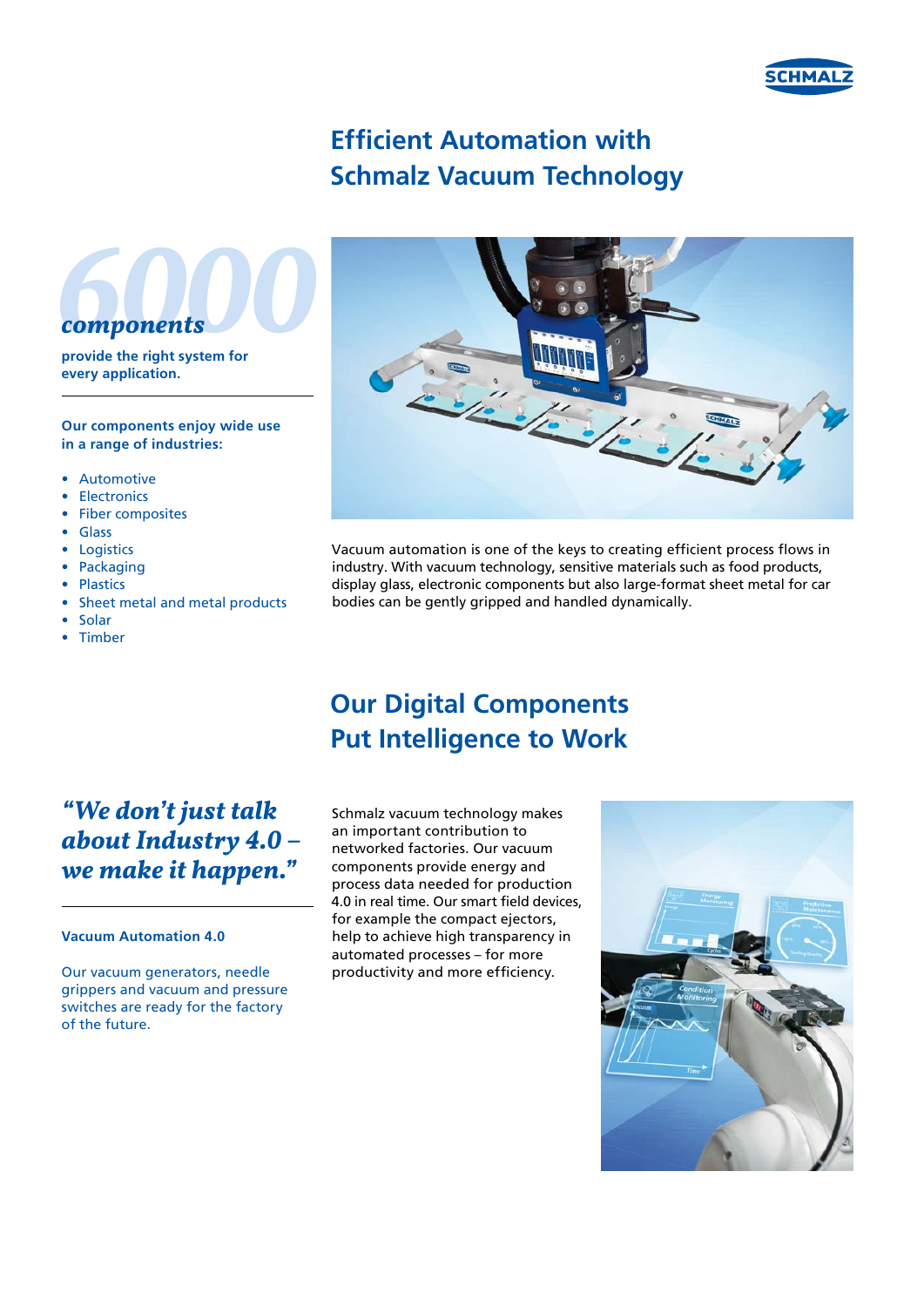

### **Schmalz Vacuum Components for Every Application**

*"Our product range has the right solution for every application."*

#### **Schmalz components for vacuum automation:**

- Vacuum suction cups
- Area grippers
- Special grippers
- Mounting elements
- Vacuum generators
- Valve technology
- Switches and system monitoring
- Filters and connectors







Our comprehensive range of vacuum technology lets you design custom-tailored vacuum systems. With first-class quality, intelligent networking and energy efficiency, they are the building blocks for productive automation processes.

# **Schmalz Gripping Systems for More Efficient Processes**



**with tailored system design.**





Our gripping systems are used in robots and other automated systems. They handle a wide range of palletizing and logistics applications. In the planning and design phase, Schmalz customers benefit from our many years of experience and our extensive know-how as a system provider.

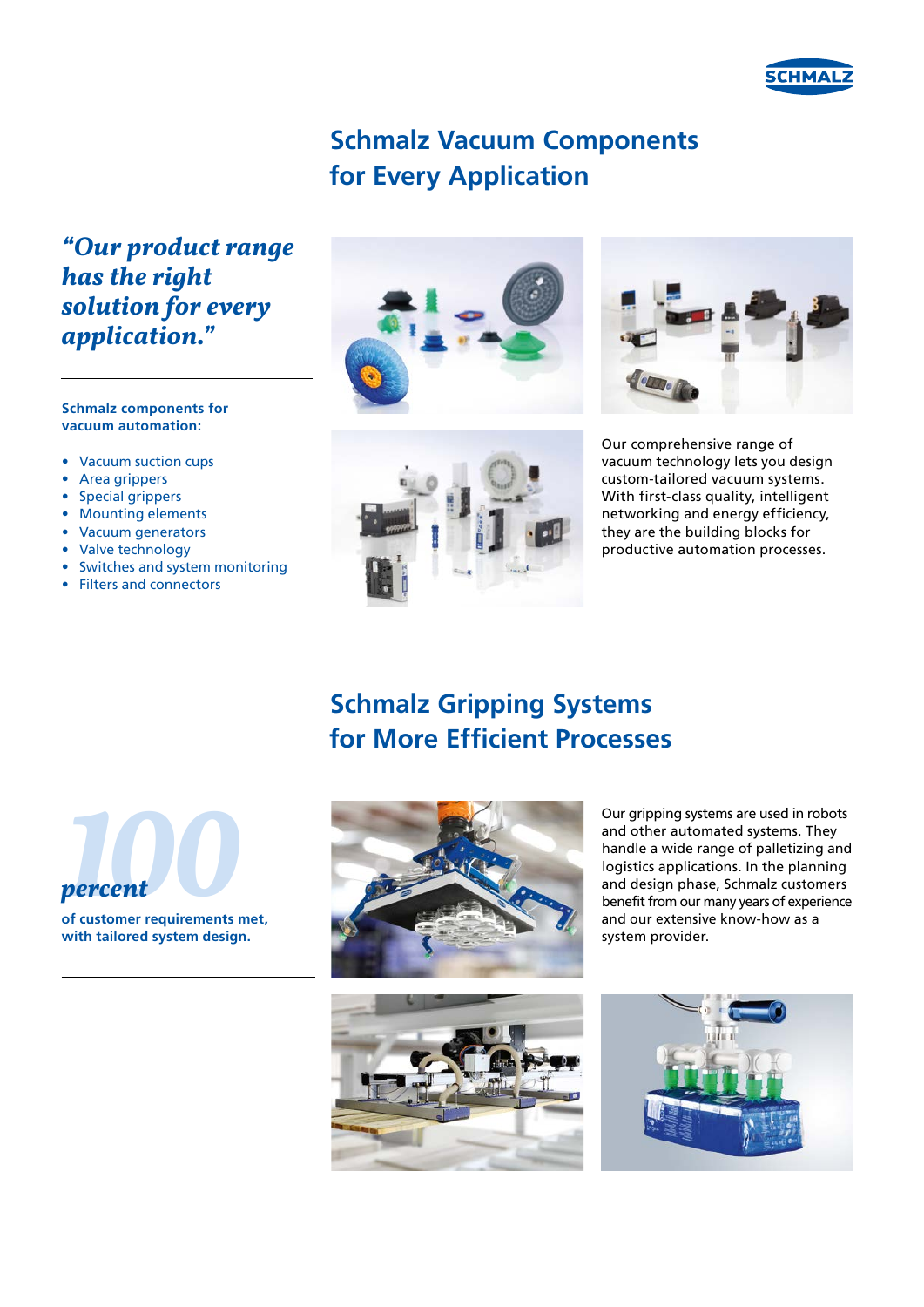

## **Schmalz Clamping Solutions for Reliable Machining**









### *3dimensional*

**free-form surfaces and flat workpieces are clamped easily and securely.**

# **Find and Order Vacuum Components Quickly and Easily**

- Find and compare components quickly and save them in your watchlist
- Order parts directly
- Useful explanatory videos for many components
- CAD download
- Real-time price and availability checks